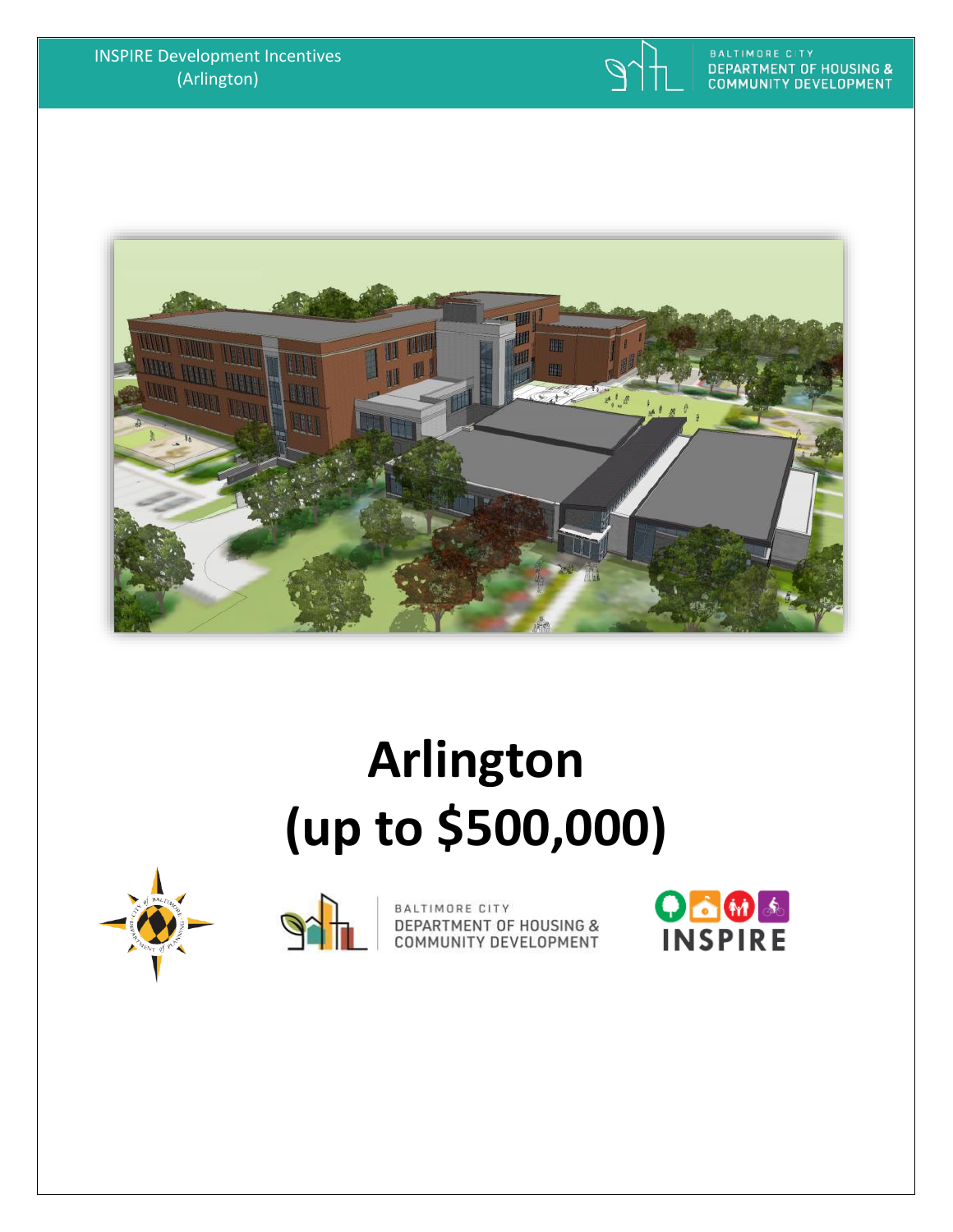

on a rolling basis until the money has been

# **Useful Information for Applicants**

### **Important Dates for Application Process**

| <b>Grant Application Available</b> | June 3, 2019                                  |
|------------------------------------|-----------------------------------------------|
|                                    | Available on PCDA's website:                  |
|                                    | https://planning.baltimorecity.gov/pimlico-   |
|                                    | community-development-authority/funding-      |
|                                    | resources                                     |
|                                    | and on DHCD's website:                        |
|                                    | https://dhcd.baltimorecity.gov/nd/city-grant- |
|                                    | and-funding-opportunities                     |
|                                    |                                               |
|                                    |                                               |
| <b>Application Submissions</b>     | We will begin accepting applications on       |
|                                    | Monday, June 24, 2019. Applications will be   |

expended.

| <b>Questions? Please contact Kelly Baccala at</b> | Hand deliver your completed                |
|---------------------------------------------------|--------------------------------------------|
| 410-396-4111.                                     | application to:                            |
|                                                   | Department of Housing                      |
| <b>Completed Application. Please hand deliver</b> | Attn: Kelly Baccala                        |
| your completed application to the                 | 417 E Fayette Street 10th floor            |
| Department of Housing and Community               | Baltimore, MD 21202                        |
| Development.                                      |                                            |
|                                                   | <b>Email and Standard mail will not be</b> |
|                                                   | accepted.                                  |
|                                                   |                                            |

#### **About the INSPIRE Development Incentives**

**Purpose:** To leverage the 21<sup>st</sup> Century Schools Initiative, and to enhance the connection between the schools and the surrounding neighborhoods, the Department of Planning (DOP) launched a program called INSPIRE, which stands for Investing in Neighborhoods and Schools to Promote Improvement, Revitalization, and Excellence. This planning program focuses on the neighborhoods surrounding each of the schools, specifically the quarter-mile around the schools.

> The INSPIRE Plan will make funds available to provide incentives to help stabilize neighborhoods and promote new investment around the newly modernized schools.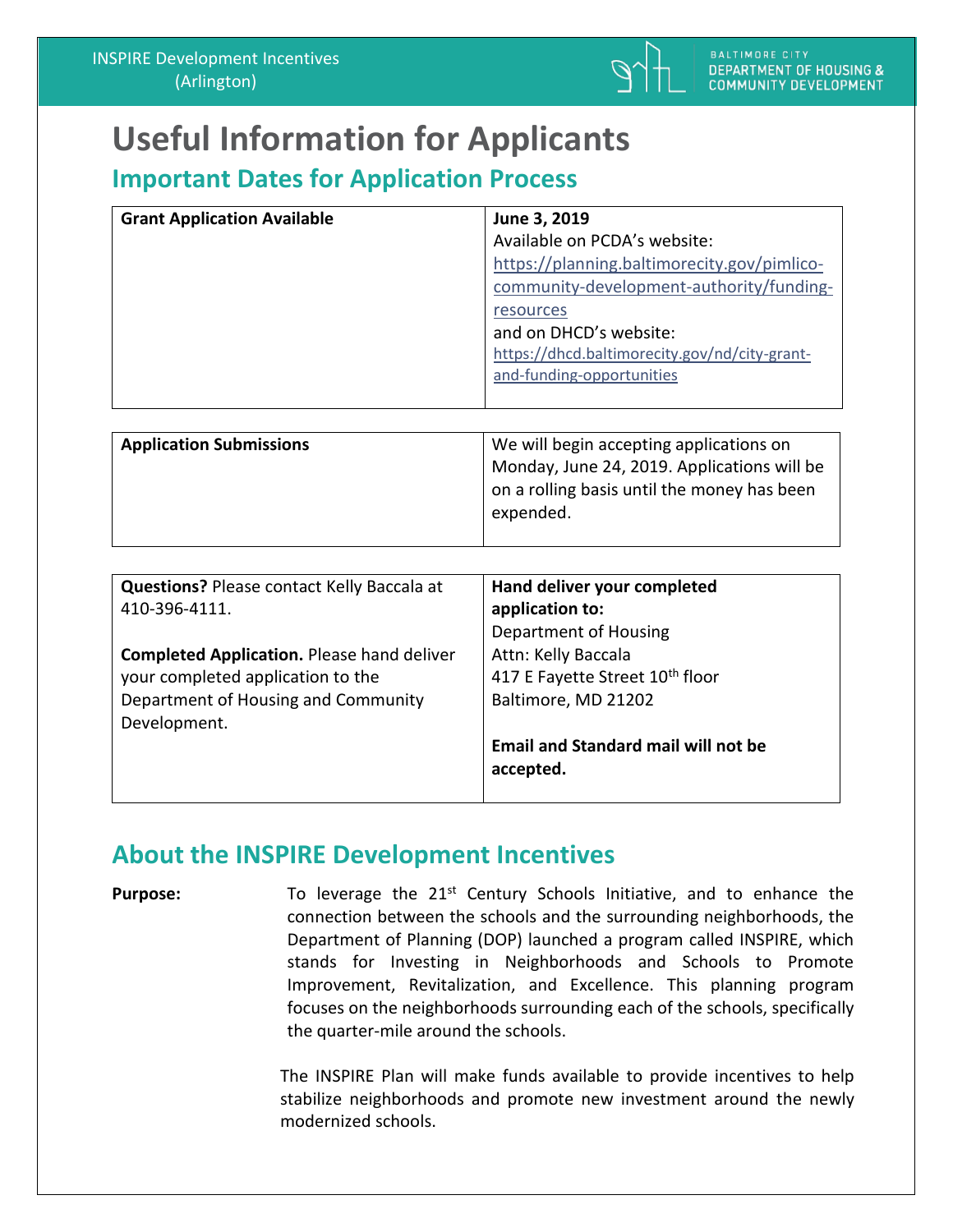

This incentive will provide a total of \$500,000 to assist with the development of vacant properties in the INSPIRE area, of which the developer has site control.

The Planning Commission adopted the [Arlington Elementary School](https://planning.baltimorecity.gov/inspire-plans/arlington-elementary-school)  [INSPIRE Plan](https://planning.baltimorecity.gov/inspire-plans/arlington-elementary-school) on October 18, 2018.

**Incentive Amount:** Through this application, eligible applicants can request up to **\$50,000** per property, provided the total request for funds does not exceed **\$500,000**. Applicants may submit one property per application.

**Use of Incentives:** The development incentive will be used strictly for construction costs associated with the redevelopment of vacant properties of which the applicant has site control, within a quarter-mile radius of Arlington Elementary School. Construction costs include demolition work, site work and structure work. Applicants must market property for homeownership for at least 120 days, unless entity is using building for a community benefit.

Priority will be given to applications which show:

- Use of energy efficiency and green design.
- Promote homeownership

At its sole discretion, DHCD reserves the right to give preference to properties that have a Vacant Building Notice.

In order to receive reimbursement, the applicant will be required to submit reports and photos documenting the progress and completion of the project, per the terms of the agreement.

**Ineligible Uses:** The following will not be eligible for use of funds:

- Mobile and manufactured homes are not eligible for the program.
- Projects that support a specific religious or other affiliation, and/or that support political actions, causes, advocacy, or parties.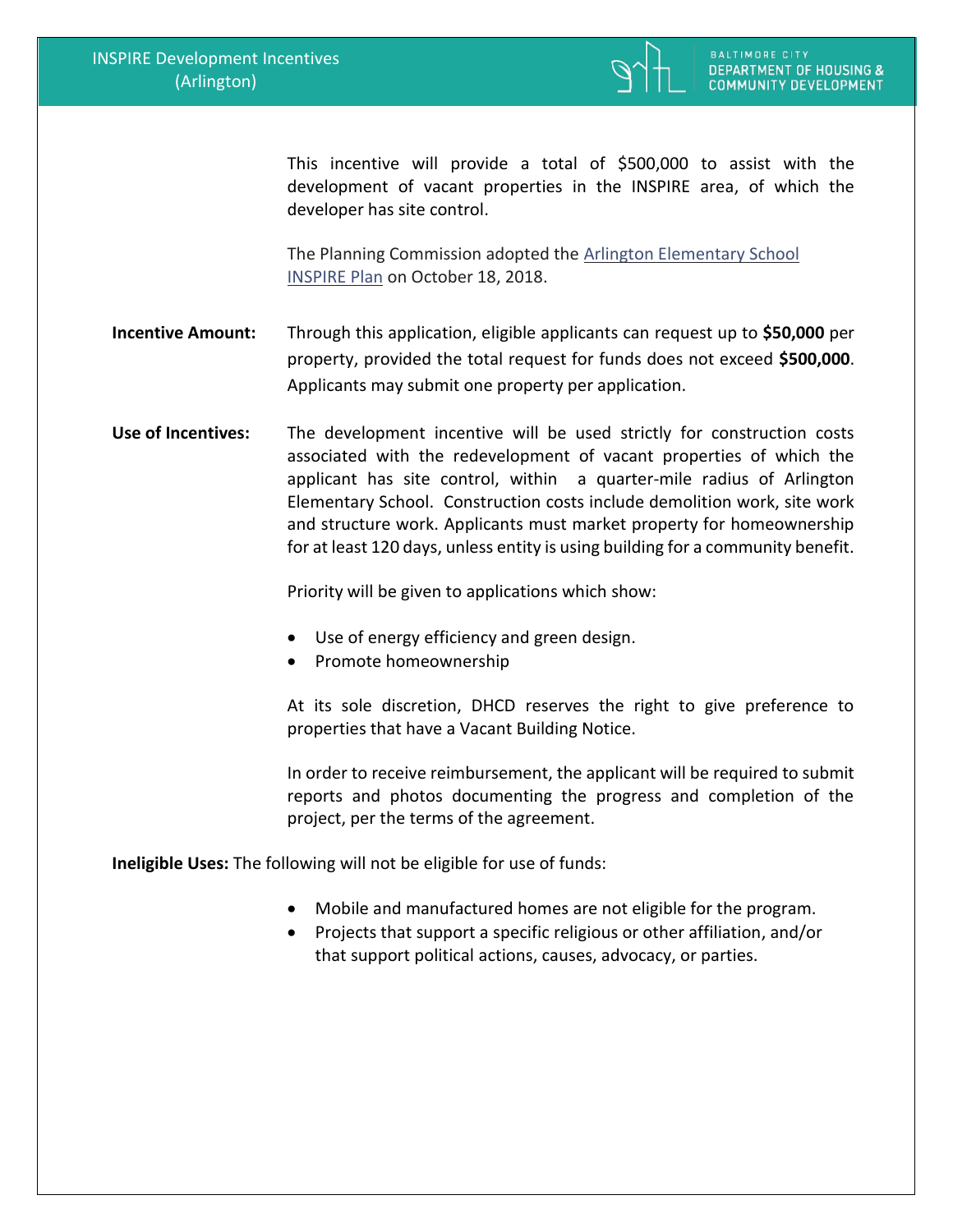

## **Eligibility Criteria**

| <b>Eligible Areas:</b>      | The quarter-mile around Arlington Elementary School as outlined on the<br>next page is eligible for INSPIRE development incentives.                                                                                                                                                                                                                                                                                                                                                                  |  |
|-----------------------------|------------------------------------------------------------------------------------------------------------------------------------------------------------------------------------------------------------------------------------------------------------------------------------------------------------------------------------------------------------------------------------------------------------------------------------------------------------------------------------------------------|--|
|                             | Applicants are encouraged to partner with a community association based<br>in the Arlington Elementary School area or organization in the Park Heights<br>Master Plan area.                                                                                                                                                                                                                                                                                                                          |  |
| <b>Eligible Applicants:</b> | In order to be eligible, applicants must be one of the following:                                                                                                                                                                                                                                                                                                                                                                                                                                    |  |
|                             | A for-profit developer with demonstrated development experience<br>$\bullet$<br>and a track record of accomplishments.<br>A non-profit organization with $501(c)3$ tax-exempt status that is<br>$\bullet$<br>recognized by the IRS and demonstrated development experience.<br>A mission-based organization without 501(c)3 tax exempt status but<br>with a 501(c)3 fiscal sponsor and demonstrated development<br>experience.<br>Applicant must be able to demonstrate site control in the form of: |  |
|                             | Deed                                                                                                                                                                                                                                                                                                                                                                                                                                                                                                 |  |
|                             | Land Disposition Agreement<br>$\bullet$                                                                                                                                                                                                                                                                                                                                                                                                                                                              |  |
|                             | <b>Executed Contract of Sale</b><br>$\bullet$                                                                                                                                                                                                                                                                                                                                                                                                                                                        |  |
|                             | <b>Executed Exclusive Negotiating Privilege</b><br>$\bullet$                                                                                                                                                                                                                                                                                                                                                                                                                                         |  |
|                             | Ineligible Applicants: If you have a pending case for fraud, bribery, arson, or grand larceny,<br>and/or have unpaid delinquent taxes, municipal liens, or outstanding<br>judgements, you will not be eligible for award of funds.                                                                                                                                                                                                                                                                   |  |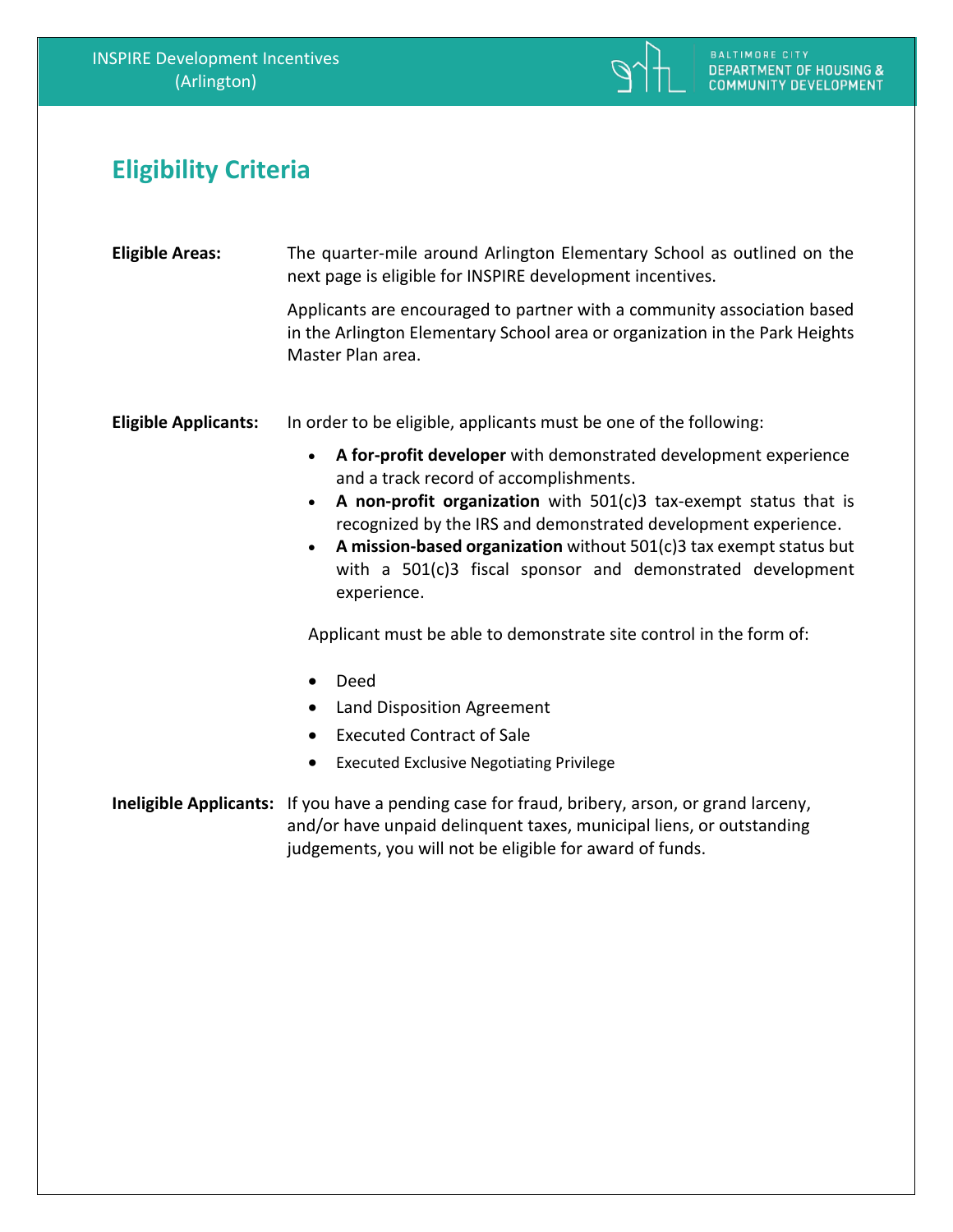

#### **Arlington Elementary School – ¼ Mile Radius**

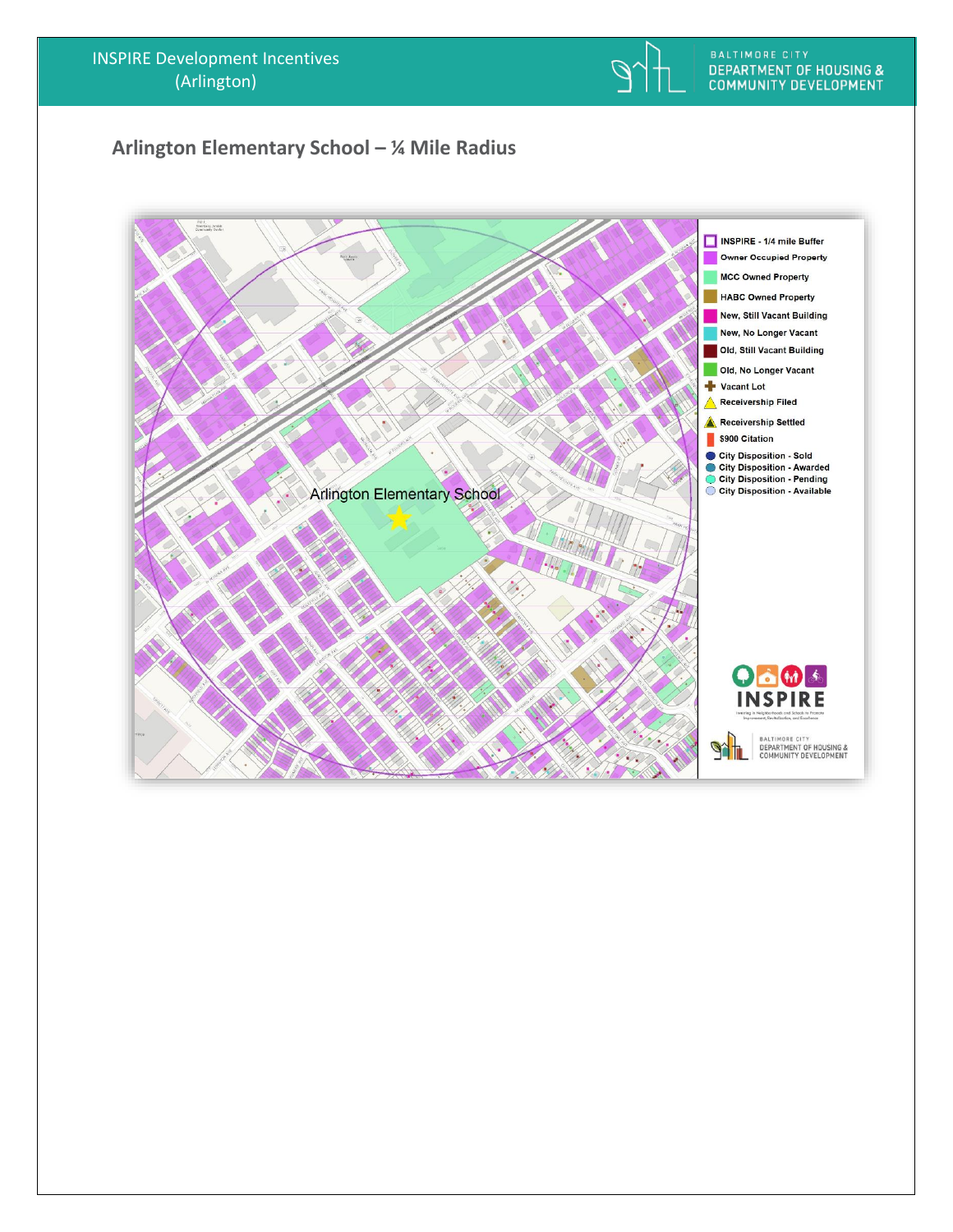

## **Evaluation Process and Criteria**

Projects will be evaluated by the Department of Housing & Community Development and the Department of Planning and scored by a review committee. The committee's recommendations for awards are then shared with the Director of Planning and the Housing Commissioner. The Housing Commissioner will make the final decision on all awards.

#### **Scoring Criteria:**

- ➢ Quality of Development Concept
- $\triangleright$  Project Feasibility
- $\triangleright$  Organizational Capacity and Experience
- $\triangleright$  Benefits to the Community
- ➢ Bonus Points: Applicants will receive bonus points for including additional leverage (other funds, materials, and volunteer action).

#### **Successful applications will:**

- $\triangleright$  Be complete and follow application guidelines
- $\triangleright$  Create visible and positive physical change
- $\triangleright$  Show careful planning and complete budgets
- $\triangleright$  Reflect the developer's ability to implement the proposed project
- ➢ Build partnerships with residents, community-based organizations, schools, local institutions, local merchants, or others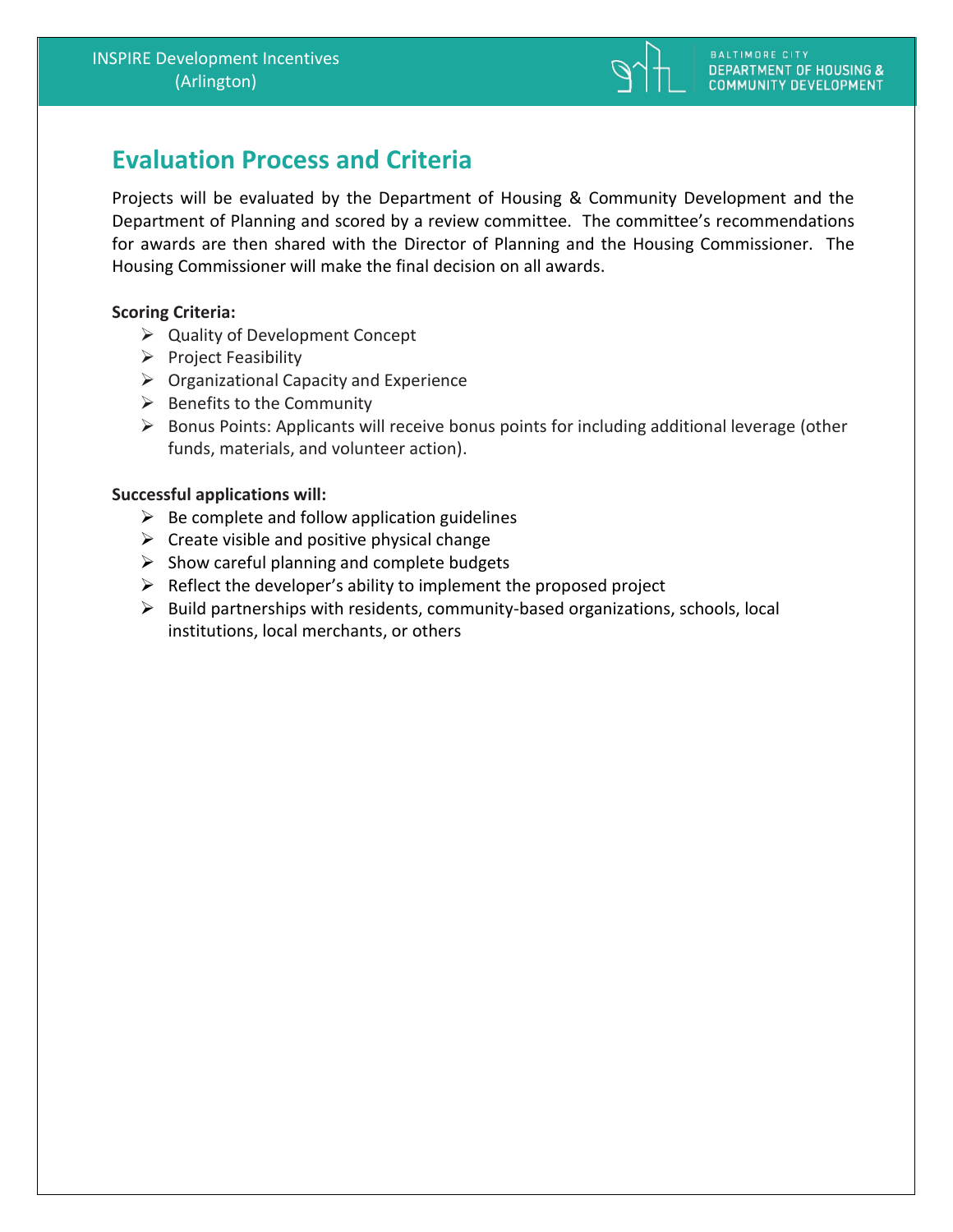

## **Requirements Upon Receiving an Award**

If your project is funded, it will be subject to the following requirements:

- **Agreement.** Awardee will need to execute a funding agreement describing the project and detailing the roles and requirements of all parties BEFORE the project begins. This agreement will be subject to Board of Estimates approval.
	- o **Final Scope and Budget.** The funding agreement will include a final detailed scope of work, the name of your approved MHIC contractor and a final budget. It will also include a projected draw schedule, which can be updated over time.
	- o **Certificate of Good Standing.** Applicants must provide a Certificate from the State of Maryland. The online copy is free and acceptable.
	- o **Insurance.** Baltimore City may require project insurance.
- **Terms of Awarding Funds:** DHCD will not pay for the full project upfront. DHCD will reimburse you for expenses as they occur. No future draw requests will be considered until all previous draws are accounted for with payment documentation, AIA Form (certificate of payment) and an inspection by the Department of Housing & Community Development. Final payment will not be given until a Certificate of Occupancy is obtained. Payment is subject to approval by the Board of Estimates and is subject to all rules and requirements of the MBE/WBE and Employ Baltimore.
	- o **MBE/WBE Participation:** 
		- It is the policy of the City that minority- and women-owned businesses should have maximum opportunity to participate in any and all components of the Project. In consideration for receiving the Developer Agreement, the Developer agrees to comply with Article 5, Subtitle 28 of the Baltimore City Code (2007 Edition) regarding participation by Minority Business Enterprises (MBE) and Women's Business Enterprises (WBE) in the development of the project during design and construction. The Developer covenants and agrees to use all reasonable, good-faith efforts to meet the MBE and WBE participation goals for the Project and to execute a "Commitment to Comply" Agreement. Minority- and women-owned businesses must be certified by the City for their participation to count toward achieving the goals.
		- The City's Minority and Women's Business Opportunity Office (MWBOO) is designated to monitor MBE and WBE participation on this project. Developer shall comply with the rules and regulations of the MWBOO in meeting the MBE and WBE requirements. For more details on meeting MBE and WBE requirements, or for information regarding enterprises certified by the City, please contact: